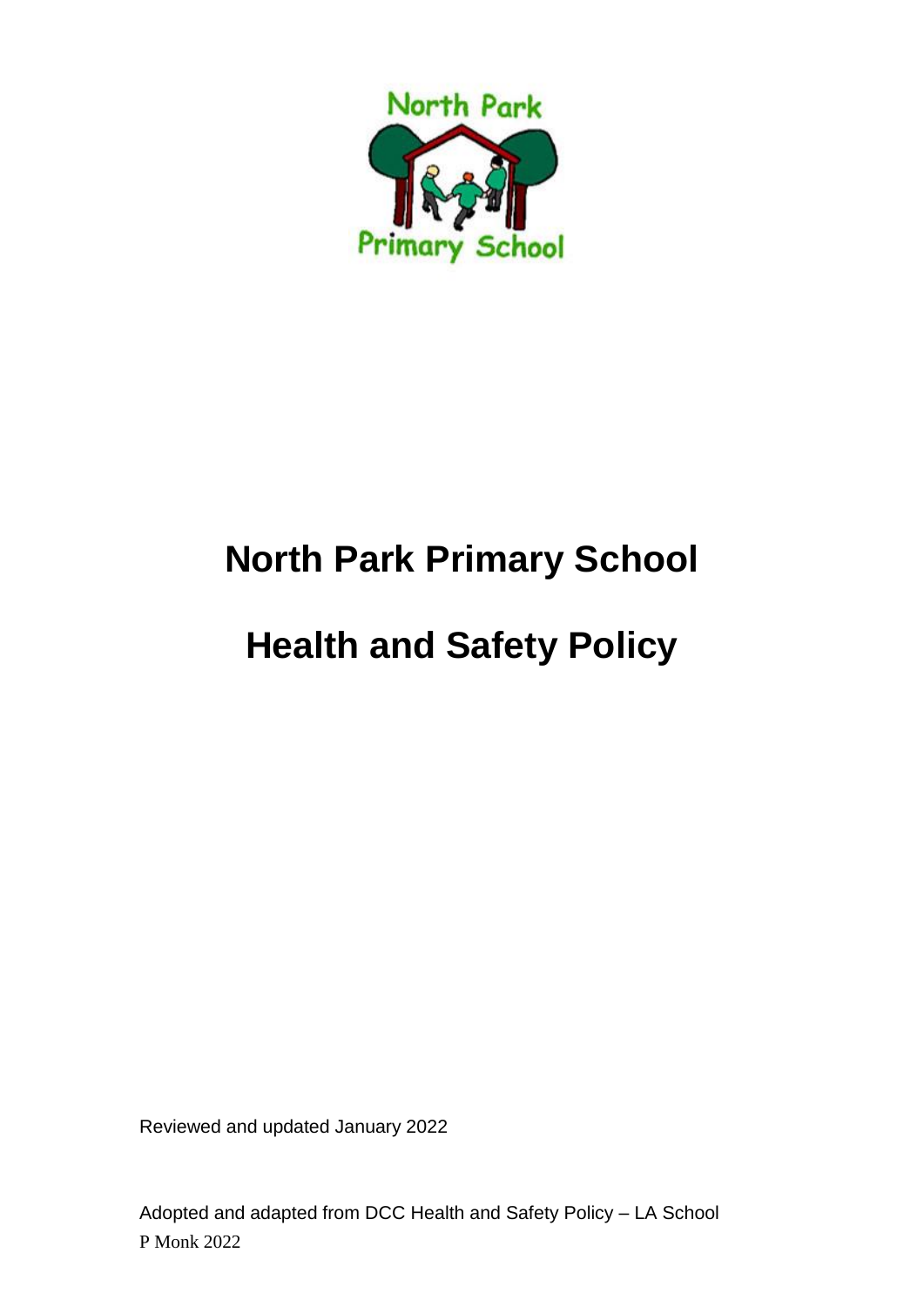# **Introduction**

The health, safety and welfare of all the people that work or learn at our school are of fundamental importance. We aim to provide a safe, secure and pleasant environment for everyone where people are supported to fulfil their potential. The governing body, along with the Local Authority, takes responsibility for the health & safety of all our pupils, members of staff and others who visit our premises.

## **Section 1 – Statement of intent.**

The Governing Body of the school recognise their corporate responsibility under the Health and Safety at Work etc Act 1974 to provide a safe and healthy environment for the teaching and non- teaching staff, the pupils and other people who come onto the premises.

The Governing Body will take all reasonably practicable steps within their power to fulfil this responsibility.

The Governing Body will operate within the structure and framework of Durham County Council, as detailed in the School Health & Safety Policy and Procedures Manual, and will where reasonably practicable apply all health and safety instructions and advice issued by the Local Authority and other enforcing bodies.

The school will ensure that risk assessments are conducted, recorded and implemented to guarantee so far as is reasonably practicable the provision and maintenance of:

- safe premises, plant and systems of work;
- safe methods of using, handling, storing and transporting of articles and substances;
- suitable and sufficient information, instruction, training and supervision to enable all employees to avoid hazards and contribute positively to their own safety and health at work;
- a safe working environment with adequate arrangements for the welfare of employees and;
- safe access to, and egress from, places of work including procedures for evacuation in an emergency.

Adequate facilities and arrangements will be maintained to consult with employees, trade union representatives and the relevant internal and external safety agencies, to encourage a joint approach to the management of health safety and welfare.

All employees have a legal obligation to take reasonable care for their own health and safety, for the safety of others and to co-operate with the Governing Body and Head Teacher in fulfilling the schools' statutory duties.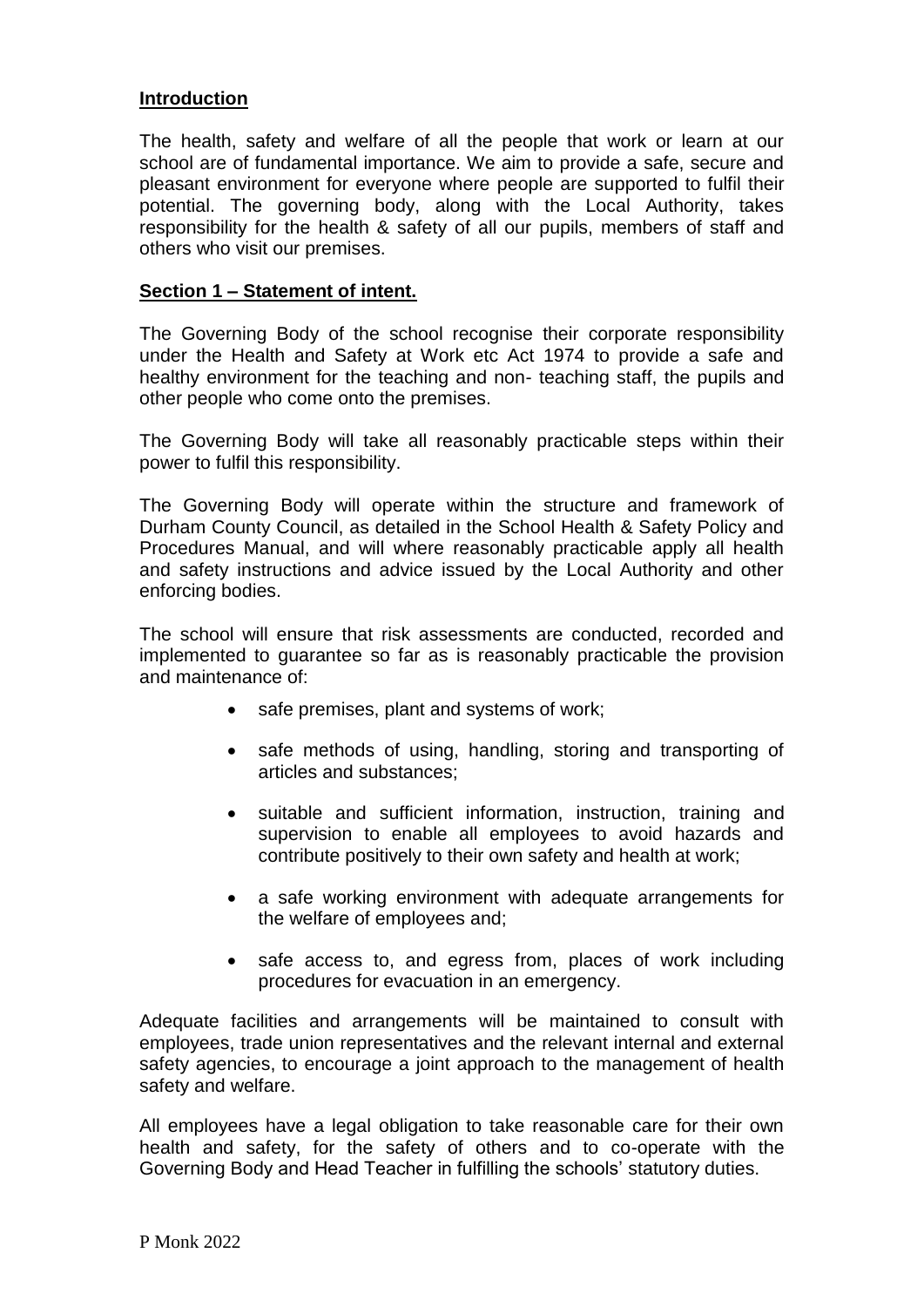The Governing Body will review this policy statement annually and update, modify or amend it as it considers necessary to ensure the health, safety and welfare of staff, pupils and others.

# **Section 2 - Organisation of Health & Safety Responsibilities**

### **Governing Body**

The Governing Body has the delegated responsibility for the adoption and implementation of the health and safety management systems that comply with the principles set out in the Corporate Health & Safety Policy and Schools Health & Safety Procedures Manual. In order to fulfil this responsibility the Governing Body will, as far as reasonably practicable, ensure that:

- Health & Safety management procedures and systems are incorporated as an integral part of their overall school management system, and are adequately given a level of consideration equal to other school issues;
- the School Health & Safety Policy and Procedures Manual, as it relates to areas, activities and persons under the schools control is understood, implemented, maintained and monitored;
- pro-active health and safety risk management is implemented, and reviewed to meet statutory, best practice and County Council requirements;
- where health, safety and welfare duties and responsibilities are delegated to school staff, appropriate and sufficient information, instruction and /or training is identified and organised;
- communication and liaison is maintained with all those who may need to be aware of the requirements of this policy and it's procedures;
- when requested the County Council is provided with information on the operation of the health & safety management system sufficient to fulfil its responsibilities,
- a review of the policy and its implementation is carried out at suitable intervals; and that,
- any problems or constraints in meeting these duties and responsibilities are brought, without delay, to the attention of the County Council.

#### **Headteacher**

The Headteacher will co-operate with their Governing Body to ensure that:

- 1. adequate health and safety management systems and procedures, that comply with the School Health & Safety Policy and Procedures Manual, are implemented within the school;
- 2. where duties and responsibilities are to be delegated, necessary information, instruction or training is identified and organised;
- 3. systems are in place to monitor the application and effectiveness of the health and safety procedures;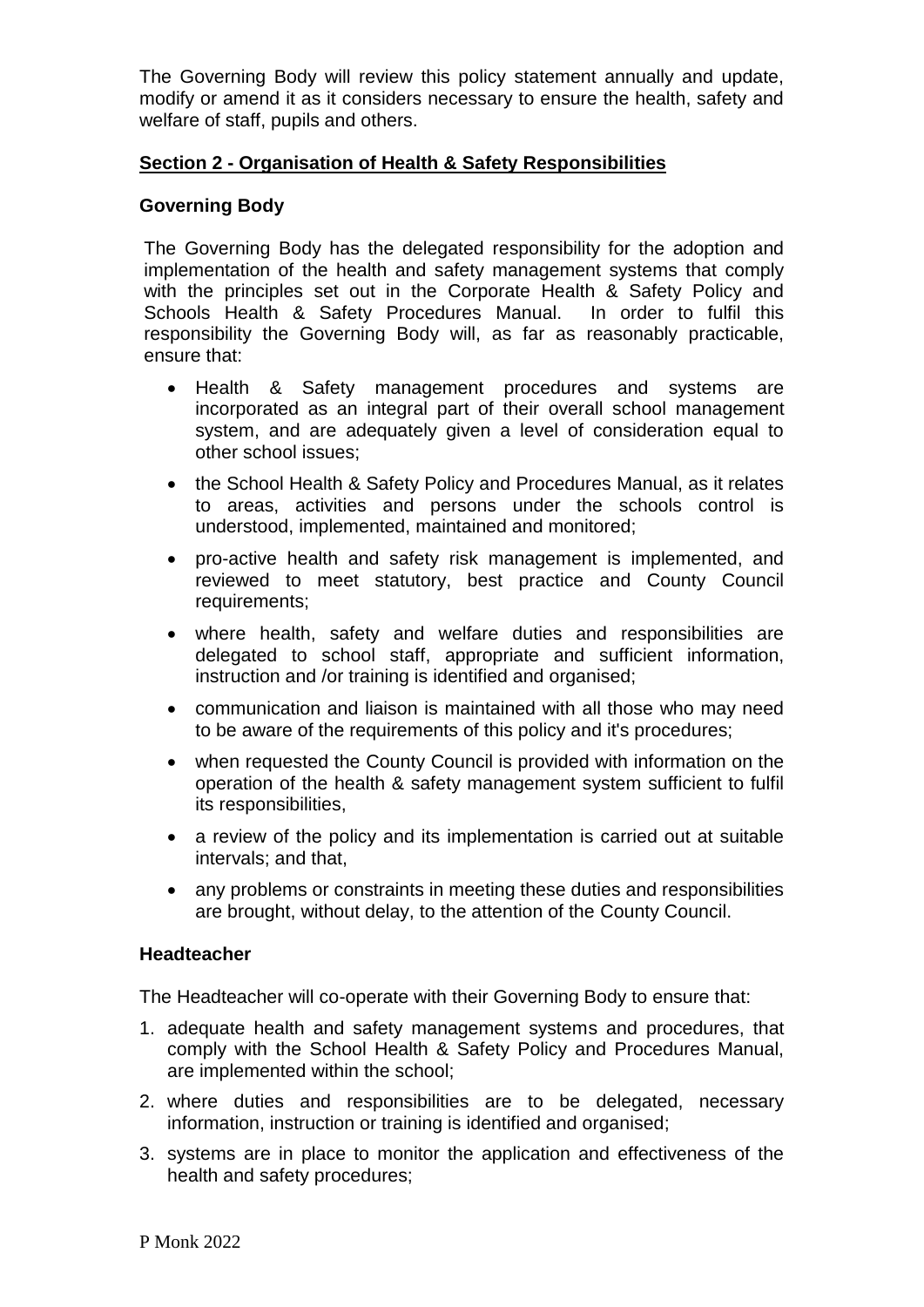- 4. at intervals agreed with the Governing Body, a review of Health & Safety in the school is carried out; and,
- 5. they take an active and visible part in communicating and encouraging a positive attitude to health, safety and welfare.

# **Employees**

All employees have a responsibility to -

- 1 observe the health & safety policy & procedures in school;
- 2 take reasonable care for the health and safety of themselves and of other persons who may be affected by their acts or omissions at work;
- 3 observe the schools systems of safe working and take any precautions necessary to ensure the safety of themselves and others affected by their work;
- 4 co-operate with the school or any other duty holder so far as is necessary to enable any duty or requirement imposed on the school to be performed or complied with;
- 5 use the correct tools and equipment appropriate for the job and ensure that they are kept in good condition, and not adapted for unauthorised use;
- 6 make use of safety aids, appliances, equipment and protective clothing provided;
- 7 report and seek advice, without delay, on any unsafe conditions, defects in the premises or equipment, or any shortcomings in health and safety arrangements;
- 8 do not intentionally or recklessly interfere with or misuse anything provided in the interests of health, safety or welfare;
- 9 notify immediately any accident, injury, illness, disease, dangerous occurrence or near miss associated with the carrying out of their duties and responsibilities;
- 10 do not interfere with any plant or equipment which has been involved in an accident, or has been taken out of use pending an investigation;
- 11 familiarise themselves with the action to take in the event of fire or other emergency;
- 12 seek advice at the earliest opportunity if they have any concerns regarding health & safety of staff or pupils in the school.

#### **Pupils**

Our school promotes the spiritual growth and welfare of pupils, and aims to equip pupils with the skills, knowledge and understanding to live positive, safe and healthy lives.

Pupils will be encouraged to participate in helping to create a safe learning environment in school.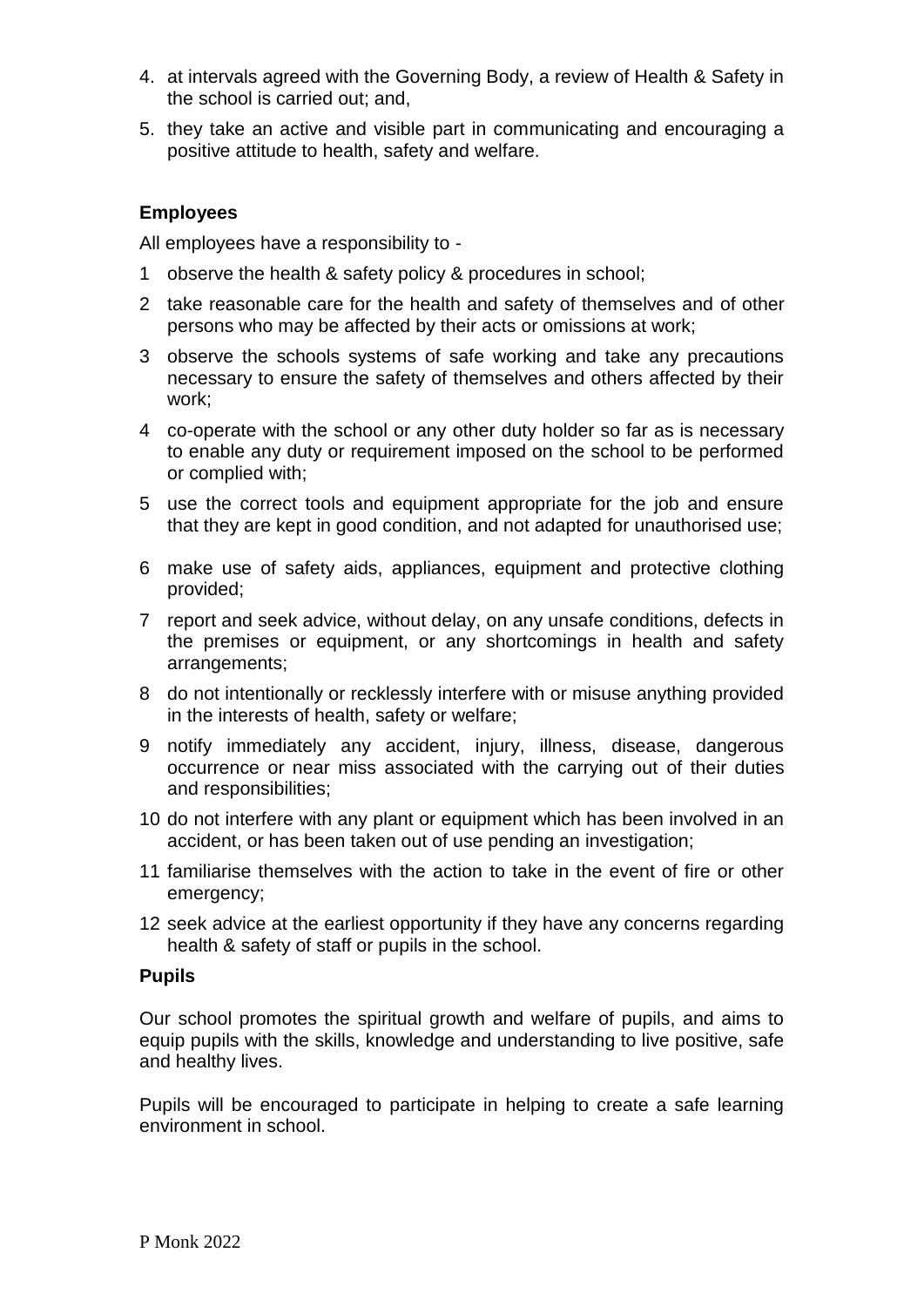# **Section 3 – Health & Safety Procedures**

The following health & safety procedures are detailed in the Durham County Council School Health & Safety Policy and Procedures Manual.

- Accident / incident / ill-health reporting
- Asbestos
- Biological Hazards including infected sharps
- Building Related Projects
- Confined Spaces
- Covid risk assessment
- Critical Incident Procedures
- Design & Technology
- Display Screen Equipment
- Driving at Work
- Electrical Safety
- Emergency Procedures
- Fire Safety
- First Aid
- Food Safety
- Hand Arm Vibration
- Hazardous Substances (COSHH)
- Head Lice Guidance
- Induction (including H+S, Code of Conduct, Staff Information)
- Lifting Operations & Lifting Equipment
- Lone Working
- Mobile Phones
- Manual Handling (Objects)
- Mental Wellbeing Policy
- Moving & Handling Pupils and Young People
- New & Expectant Mothers
- Noise at Work
- Personal Protective Equipment (PPE)
- Playgrounds and Outdoor Play Equipment
- Public Events on School Premises
- Risk Assessment
- Risk Register and Top-Level Assessment
- Science Teaching
- Security in Schools
- Swimming Pool Operation
- Traffic Management
- Violence and Aggression
- Work Equipment
- Work at Height
- Workplace Transport
- Workplace Welfare & Premises Inspection
- Young Employees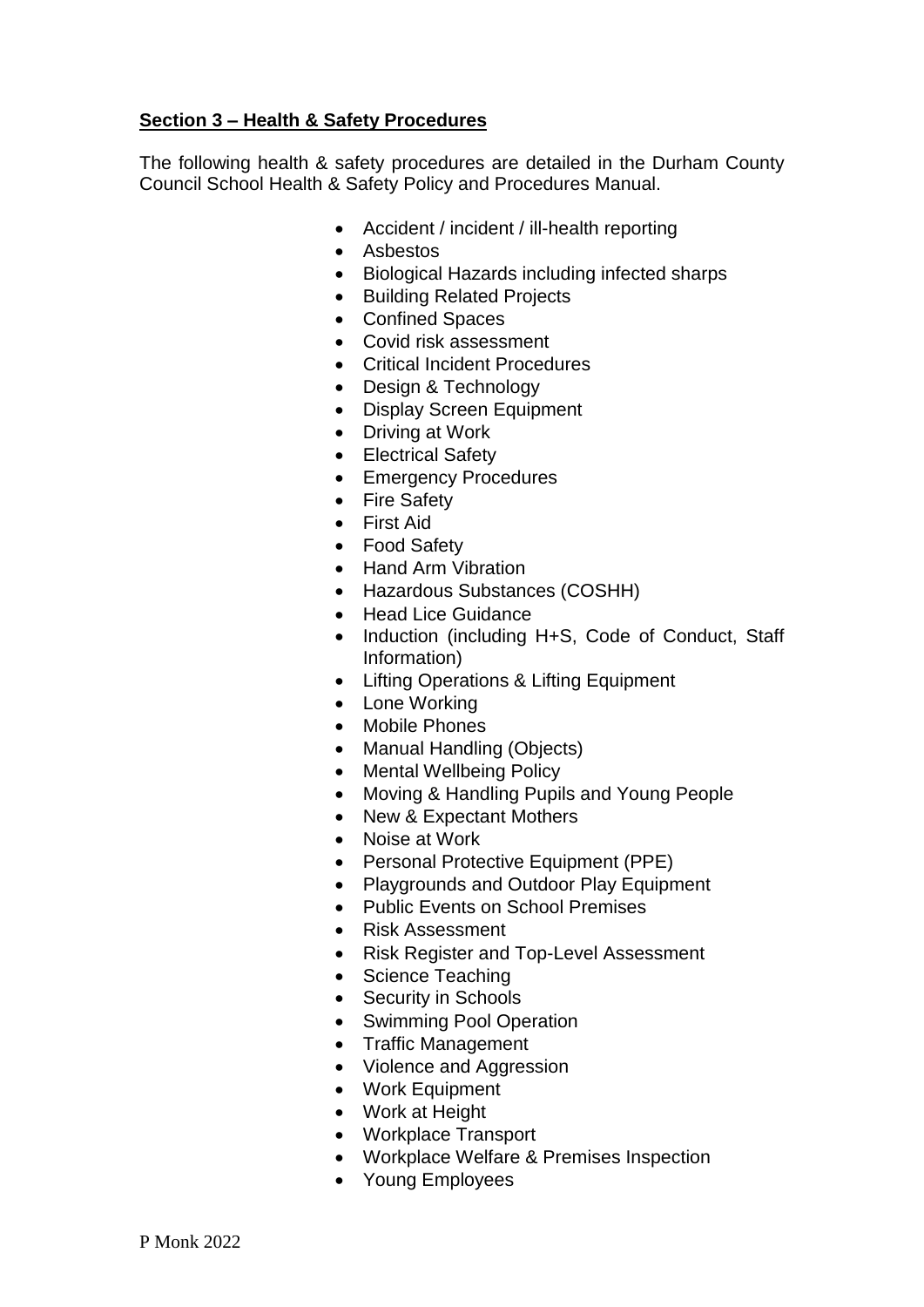The school will use the above procedures and corresponding Risk Assessment forms to meet its obligations under the Health & Safety at Work etc Act 1974 and other regulations.

The school will keep up to date with additions and changes to the School Health & Safety Policy & Procedures Manual where it related to the work of the school.

# **Section 4 - School arrangements**

## **The School curriculum**

- We teach children about health and safety in order to equip them with the skills, knowledge and understanding to enable them to live positive, successful and healthy lives. Teachers take every opportunity to educate children in this regard in the normal school curriculum. For example, through the science curriculum we teach children about hazardous materials and how to handle equipment safely, in IT we teach about E-safety and the PSHCE curriculum, about drugs, antibullying, behaviour, road safety, first aid, emergency help, etc.
- We teach children respect for their bodies, and how to look after themselves. We discuss these issues with the children in PSHCE lessons and we reinforce these points as part of our healthy schools programme, where children learn about eating and hygiene. We also show them how to move and play safely in PE lessons.
- Health and safety issues also arise when we teach care for the environment and awareness of the dangers of litter. Key Stage 2 children receive sex and drugs/alcohol education. ( see PSHCE policy and Relationships and Sex Education Policy (RSE))
- Our school promotes the spiritual growth and welfare of the children through the RE curriculum, through special events such as harvest festival, and through the daily act of collective worship.
- Each class has the opportunity to discuss problems or issues of concern with their teacher. Teachers use PSHCE lessons, assemblies and news time to help children to discuss and overcome any fears and worries that they may have. Teachers handle these concerns with sensitivity.

# **School meals**

- Our school provides the opportunity for children to buy a meal at lunchtimes. If parents are in receipt of income support, they may claim free school meals for their children. We do all we can to ensure that the meals provided have a suitable nutritional value and work with Taylor Shaw to achieve this.
- Care is taken to ensure pupils with food allergies are given meals that are safe and of nutritional value.
- If children choose to bring their own packed lunch, we provide them a suitable place to eat their lunch, and we supervise them during this time.